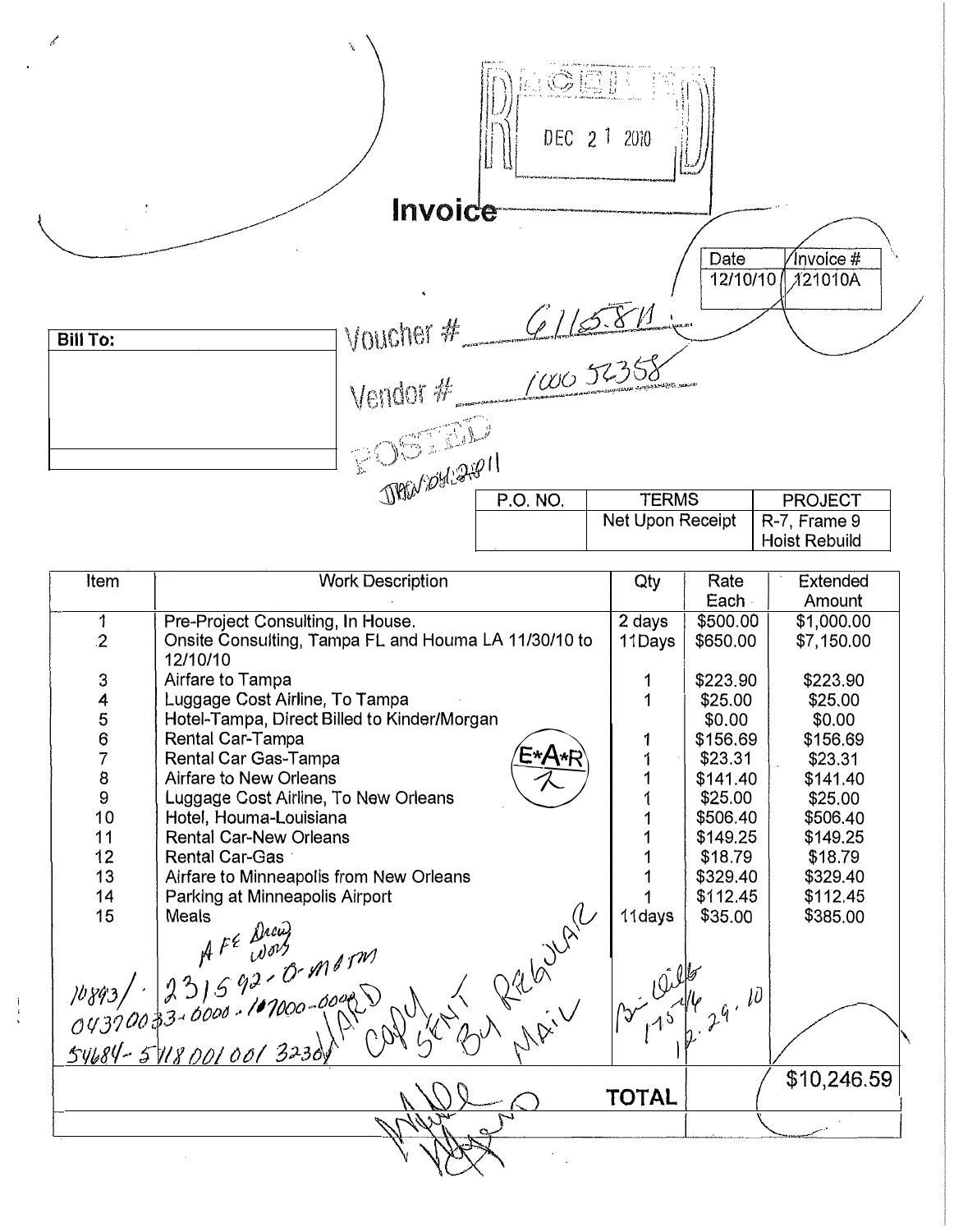## Invoice



 $\dot{\gamma}$ 

 $\sim$ 

## POSTED

DEC I Q'EUNI

| P.O. NO. | <b>TFRMS</b>     | PROJECT                                      |
|----------|------------------|----------------------------------------------|
|          | Net Upon Receipt | $\vert$ R-7, Frame 9<br><b>Hoist Rebuild</b> |

| Item | <b>Work Description</b>                                                                                                                                                                                                                                                                                                      | Qty          | Rate Each   | Extended<br>Amount   |
|------|------------------------------------------------------------------------------------------------------------------------------------------------------------------------------------------------------------------------------------------------------------------------------------------------------------------------------|--------------|-------------|----------------------|
| 1    | Forged Steel Rings Required for the Rebuild of a Frame<br>9, 3 drum Hoist. Includes 3 forged rings for Drum Gears,<br>3 forged rings for friction/brake flange on the Right Hand<br>side of Hoist, 3 forged rings for Left Hand Brake Flange<br>Freight Cost will be invoiced separately.<br>10868 231592-0-MATM<br>Bi Witts | 2 Lots       | \$21,000.00 | \$42,000.00<br>E*A*R |
|      |                                                                                                                                                                                                                                                                                                                              | <b>TOTAL</b> |             | \$42,000.00          |
|      | Voucher $\#$ 607560/                                                                                                                                                                                                                                                                                                         |              |             |                      |

| VULLIIGI T | to the comment of the condition of the content of the condition of the content of the content of the content of the content of the content of the content of the content of the content of the content of the content of the c |
|------------|--------------------------------------------------------------------------------------------------------------------------------------------------------------------------------------------------------------------------------|
| Vendor #   | 10056357<br>produced provided the contract of the contract of the contract of the contract of the contract of the contract<br>An Alban                                                                                         |

 $\ddot{\phantom{1}}$ 

 $\ddot{\phantom{a}}$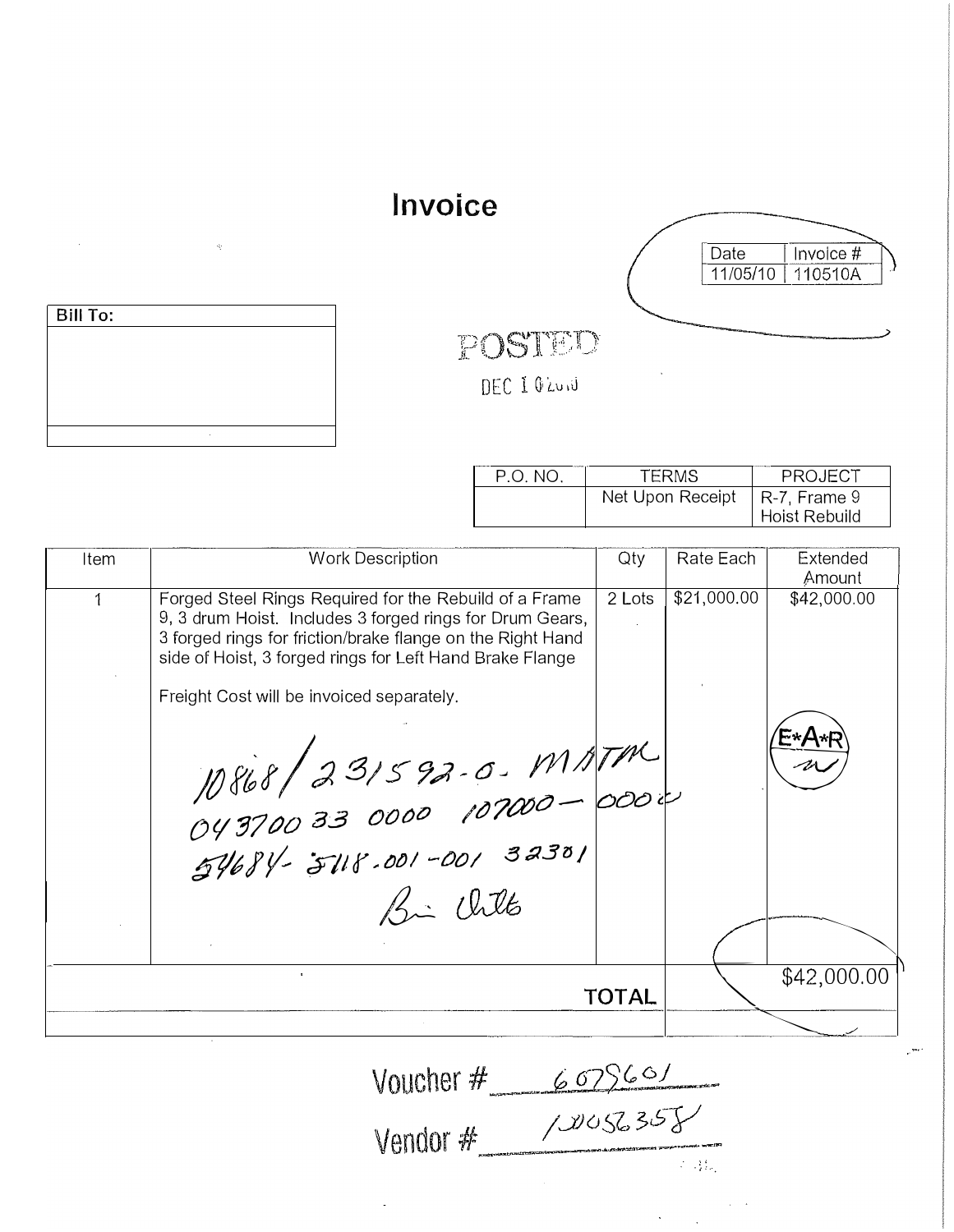$100056358$ 

| the party of the first development of the contract of the contract of |             |  |
|-----------------------------------------------------------------------|-------------|--|
| Date                                                                  | Invoice $#$ |  |
| 12/00/10                                                              | 120910B     |  |
|                                                                       |             |  |

| <b>Bill To:</b> |  |  |
|-----------------|--|--|
|                 |  |  |
|                 |  |  |
|                 |  |  |
|                 |  |  |
|                 |  |  |

| P.O. NO. | <b>TERMS</b>                    | PROJECT       |
|----------|---------------------------------|---------------|
|          | Net Upon Receipt   R-7, Frame 9 |               |
|          |                                 | Hoist Rebuild |

 $\mathcal{L}_{\mathcal{A}}$ 

POC ED

DEC  $227 - 10$ 

| Item         | <b>Work Description</b>                                          | Qty          | Rate Each   | Extended<br>Amount |
|--------------|------------------------------------------------------------------|--------------|-------------|--------------------|
| $\mathbf{1}$ | Fr-9 Drum Gear Rerimming, see quote # Q-3670                     | 3            | \$10,857.00 | \$32,571.00        |
|              | Freight Cost will be invoiced separately.                        |              |             |                    |
|              |                                                                  |              |             |                    |
|              | 10868   231592 - 0 - 1914 TM<br>0437 0033 - 0000 - 107000 - 0000 |              |             |                    |
|              | $54684 - 5118001001  32301$                                      |              |             |                    |
|              | 12.40                                                            |              |             |                    |
|              | 17546                                                            |              |             |                    |
|              |                                                                  | <b>TOTAL</b> |             | \$32571.00         |
|              |                                                                  |              |             |                    |

10001101# 6/143/2

Vendor # 10056357

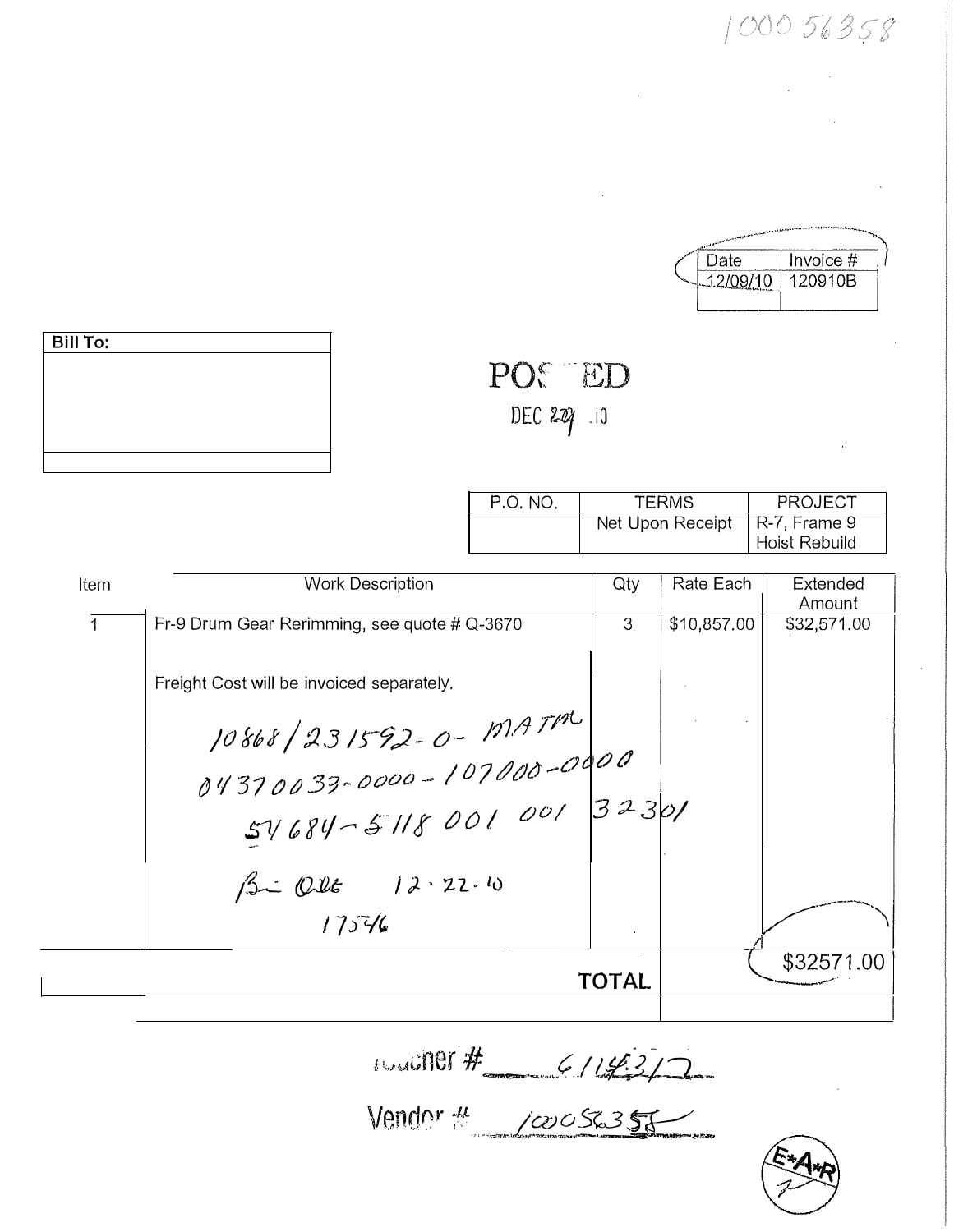## Invoice



|      |                                                   | P.O.                 | <b>TERMS</b>     |              | <b>PROJECT</b>     |
|------|---------------------------------------------------|----------------------|------------------|--------------|--------------------|
|      |                                                   | Verbal               | Net Upon Receipt |              | R-7, Frame 9       |
|      |                                                   | <b>Brian</b><br>Its, |                  |              | Hoist Rebuild      |
| Item | Work Descriptior                                  |                      | Qty              | Rate<br>Each | Extended<br>Amount |
| 1    | Fr-9 Gear Hub Reconditioning, see q Jo'e # Q-3679 |                      | 2                | \$2,829.11   | \$5,658,22         |
|      | Freight Cost will be invoiced separately.         |                      |                  |              |                    |
|      |                                                   |                      |                  |              |                    |
|      |                                                   |                      |                  |              |                    |
|      |                                                   |                      |                  |              |                    |
|      | 10868/231592-0-MATM                               |                      |                  |              |                    |
|      | 54684-5118 001 001 32301                          |                      |                  |              |                    |
|      | Bin Orlett 1754                                   |                      |                  |              |                    |
|      |                                                   | 12.22.10             |                  |              |                    |
|      |                                                   |                      | TOTAL            |              | \$5,658.22         |
|      |                                                   |                      |                  |              |                    |

Voucher #  $61/363/2$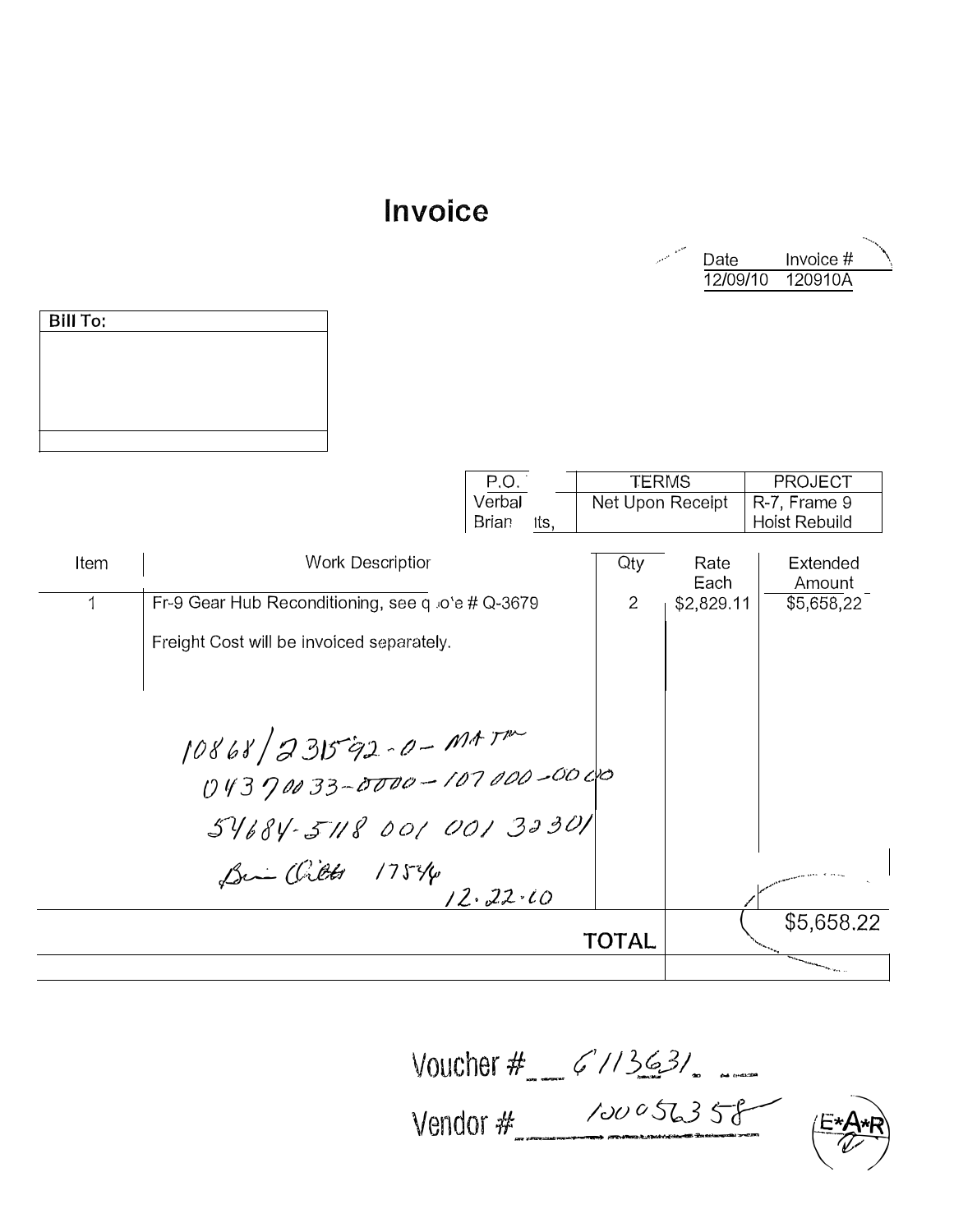

|                         |     | Net Full Payment<br>Upon Receipt | $\vert$ R-7, Frame 9<br><b>Hoist Rebuild</b> |  |
|-------------------------|-----|----------------------------------|----------------------------------------------|--|
| <b>Work Description</b> | Qty | Rate Each                        | Extended<br>Amount                           |  |
| $\sum_{i=1}^{n}$        |     | maa aha aa                       | 0.00000000                                   |  |

| Item | <b>Work Description</b>                                                       | Qty          | Rate Each   | Extended<br>Amount |
|------|-------------------------------------------------------------------------------|--------------|-------------|--------------------|
| 1    | Fabricated Frame 9 Drum Gear (spider)                                         | 1            | \$28,856.00 | \$28,856.00        |
|      | 10868 231592-0 MAJM<br>04370033-0000-107000-0000<br>$54684 - 511800100132801$ |              |             | F∗A∗R`             |
|      | Bri chet voucher #<br>Vendor # /vause352                                      |              | 6159433     |                    |
|      |                                                                               | <b>TOTAL</b> |             | \$28,856.00        |
|      |                                                                               |              |             |                    |
|      |                                                                               |              |             |                    |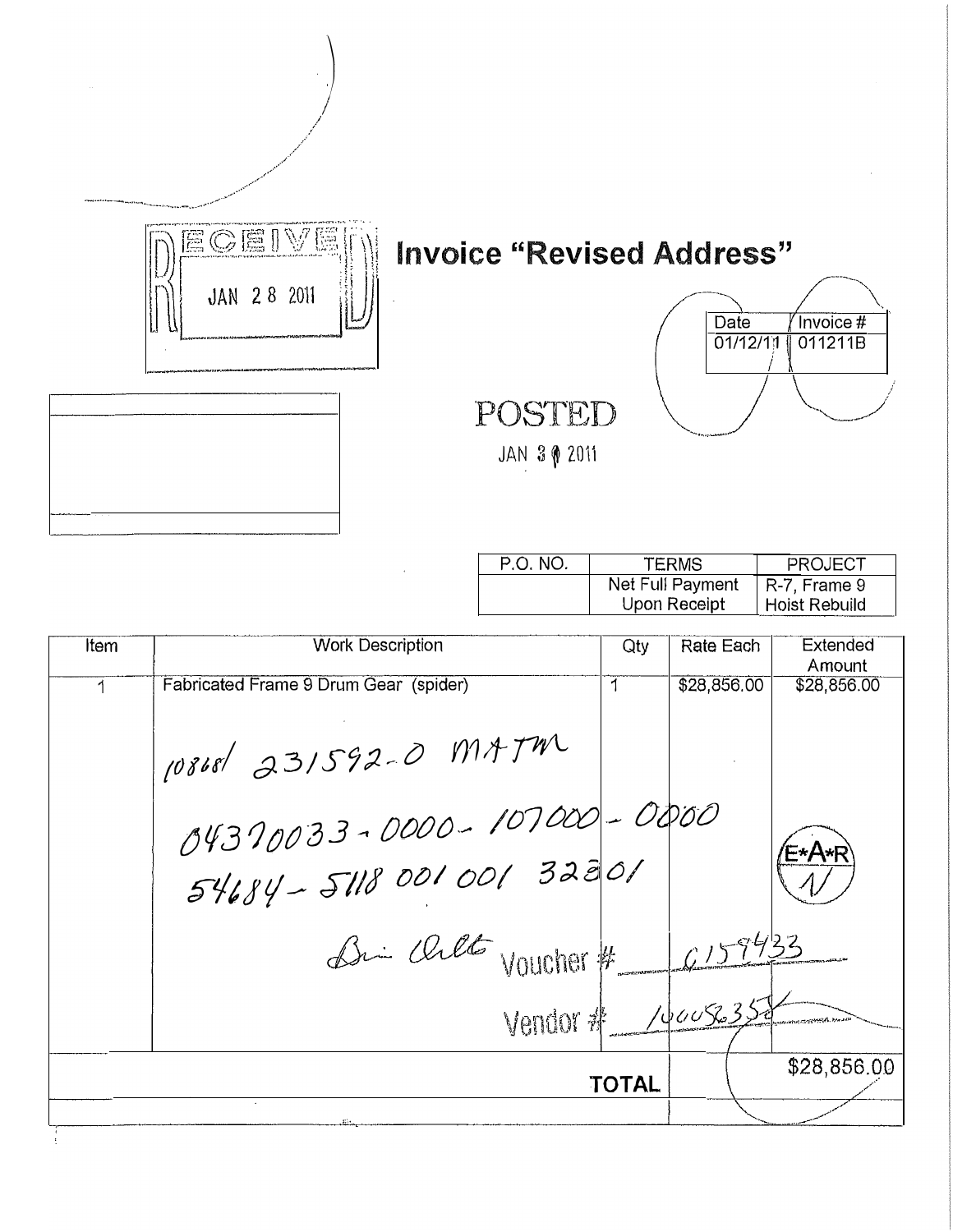| <b>Bill To:</b> |  |  |  |
|-----------------|--|--|--|
|                 |  |  |  |
|                 |  |  |  |
|                 |  |  |  |
|                 |  |  |  |
|                 |  |  |  |

| P.O. NO. | <b>TERMS</b>     | <b>PROJECT</b> |
|----------|------------------|----------------|
|          | Net Full Payment | R-7, Frame 9   |
|          | Upon Receipt     | Hoist Rebuild  |

| Item | <b>Work Description</b>                                                      | Qty            | Rate<br>Each           | Extended<br>Amount     |
|------|------------------------------------------------------------------------------|----------------|------------------------|------------------------|
|      | Freight For R-7 Drum and Drum Gear Forged Rings<br>Handling                  | 1 Lot<br>1 Lot | \$1,700.00<br>\$170.00 | \$1,700.00<br>\$170.00 |
|      | 04370033-0000-101080-0000                                                    |                |                        |                        |
|      | $54654 - 5118 - 001001 - 3230$                                               |                |                        | ′E∗A∗R`                |
|      | Note: See Scot Forge Invoice #7747677M Emailed to<br>Brian Dilts on 01/12/11 |                |                        |                        |
|      |                                                                              | Voucher #      |                        | 4159461                |
|      | $pdk/d31592-0-MATM$                                                          | Vendor $\#$    |                        | 100056357              |
|      | Bri Wilt                                                                     |                |                        |                        |
|      |                                                                              |                |                        | \$1,870.00             |
|      |                                                                              | TOTAL          |                        |                        |
|      |                                                                              |                |                        |                        |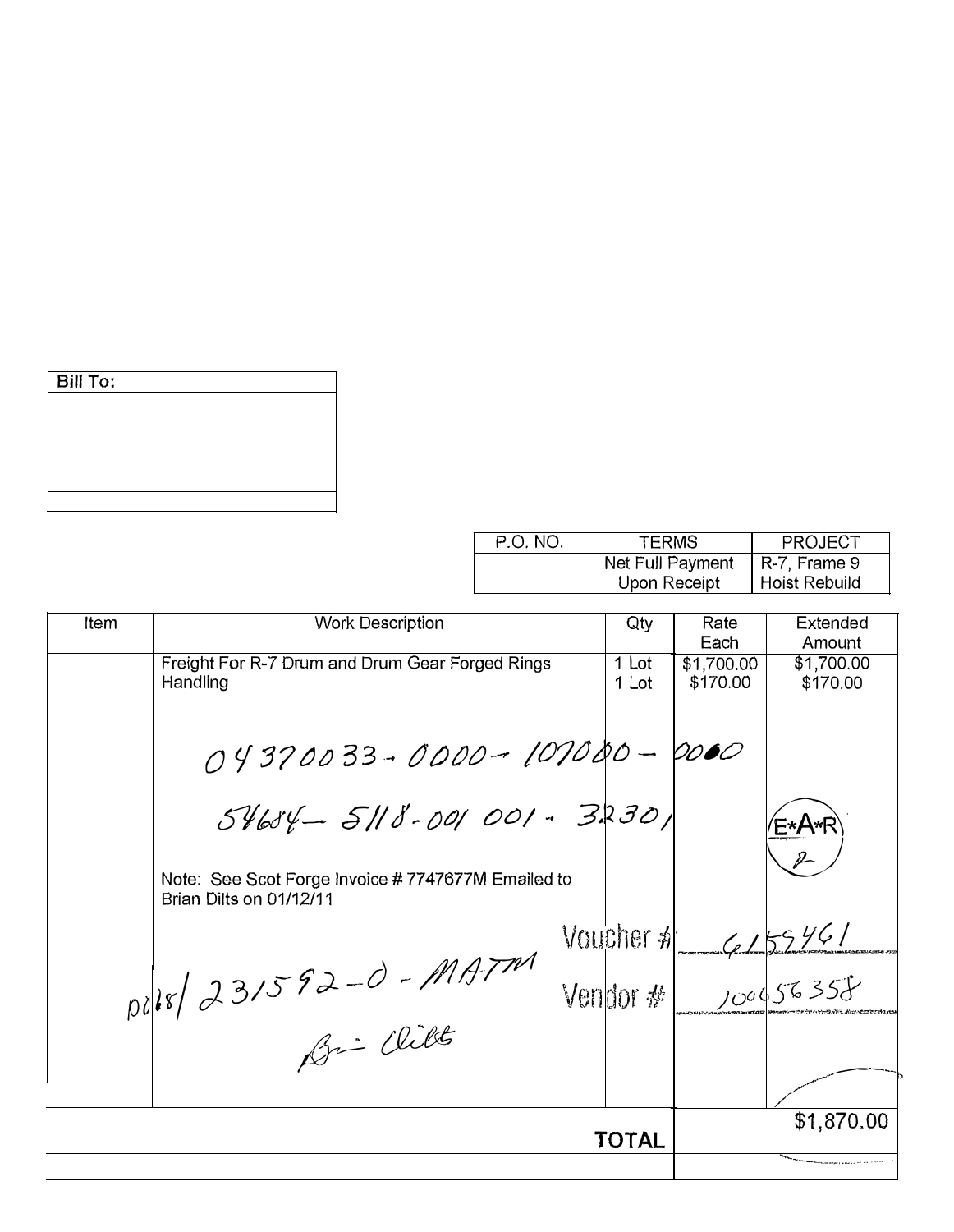POSTED



| Bill To: |  |  |  |
|----------|--|--|--|
|          |  |  |  |
|          |  |  |  |
|          |  |  |  |
|          |  |  |  |
|          |  |  |  |

Ý. 24 高非  $\partial \mathcal{G}$ 

JAN PRV81ce

| P.O. NO. | TFRMS            | PROJECT              |
|----------|------------------|----------------------|
|          | Net Upon Receipt | $\vert$ R-7, Frame 9 |
|          |                  | <b>Hoist Rebuild</b> |

| Item | <b>Work Description</b>                                                                                                                                                                                                                                                                                                                                                    | Qty | Rate Each            | Extended<br>Amount        |
|------|----------------------------------------------------------------------------------------------------------------------------------------------------------------------------------------------------------------------------------------------------------------------------------------------------------------------------------------------------------------------------|-----|----------------------|---------------------------|
| 1    | Frame 9 Drum Modification: Installing Forged Steel<br>Brake Flange & Forged Steel Friction/Brake Flange<br>Notes: Work Includes<br>Removal of existing Shell Lagging and Wear<br>Vouchet #<br>Plates<br><b>Sandblast Drum Critical Areas</b>                                                                                                                               | 3   | \$23,234.00<br>≍∗A*F | \$69,702.00               |
|      | NDT-Wet Mag of Drum Critical Areas<br>Measure and Design Drum to Accept NeVendor #<br>Forged Steel Brake Flanges<br>Machine Forged Rings<br>Machine Cast Iron Drum<br>$\bullet$<br>Install New Forged Steel Flanges<br>Install New Steel Wear Plates<br>Reuse existing Steel Drum Shell Lagging<br>Prime Paint<br>Bearing Bore Sleeves to be completed By Troy<br>Thompson |     |                      | $10868$<br>23/592-0-1117" |
|      | 04370033-0000 107000-0000                                                                                                                                                                                                                                                                                                                                                  |     |                      |                           |
|      | 54684.51180010013230/TOTAL                                                                                                                                                                                                                                                                                                                                                 |     |                      | \$69,702.00               |
|      |                                                                                                                                                                                                                                                                                                                                                                            |     |                      |                           |
|      | fri (litte                                                                                                                                                                                                                                                                                                                                                                 |     |                      |                           |